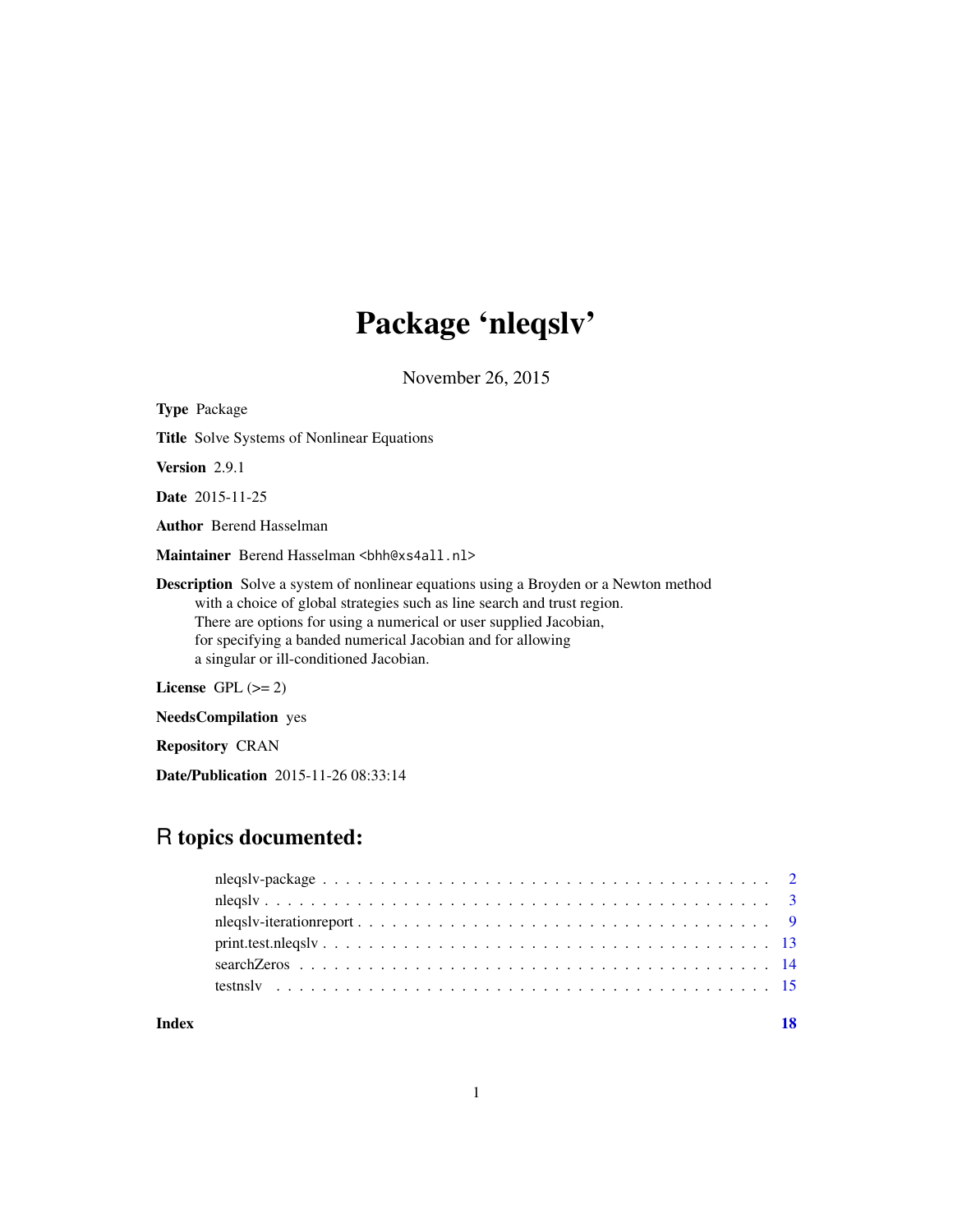<span id="page-1-0"></span>

## Description

The **nlegsly** package provides two algorithms for solving (dense) nonlinear systems of equations. The methods provided are

- a Broyden Secant method where the matrix of derivatives is updated after each major iteration using the Broyden rank 1 update.
- a full Newton method where the Jacobian matrix of derivatives is recalculated at each iteration

Both methods utilise global strategies such as line search or trust region methods whenever the standard Newton/Broyden step does not lead to a point closer to a root of the equation system. Both methods can also be used without a norm reducing global strategy. Line search may be either cubic, quadratic or geometric. The trust region methods are either the double dogleg method, the Powell single dogleg method or a Levenberg-Marquardt type method.

There is a facility for specifying that the Jacobian is banded; this can significantly speedup the calculation of a numerical Jacobian when the number of sub- and super diagonals is small compared to the size of the system of equations. For example the Jacobian of a tridiagonal system can be calculated with only three evaluations of the function.

The package provides an option to attempt to solve the system of equations when the Jacobian is singular or ill-conditioned using an approximation to the Moore-Penrose pseudoinverse of the Jacobian.

The algorithms provided in this package are derived from Dennis and Schnabel (1996). The code is written in Fortran 77 and Fortran 95 and uses Lapack and BLAS routines as provided by the R system.

## Author(s)

Berend Hasselman <br />bhh@xs4all.nl>

## References

Dennis, J.E. Jr and Schnabel, R.B. (1996), *Numerical Methods for Unconstrained Optimization and Nonlinear Equations*, Siam.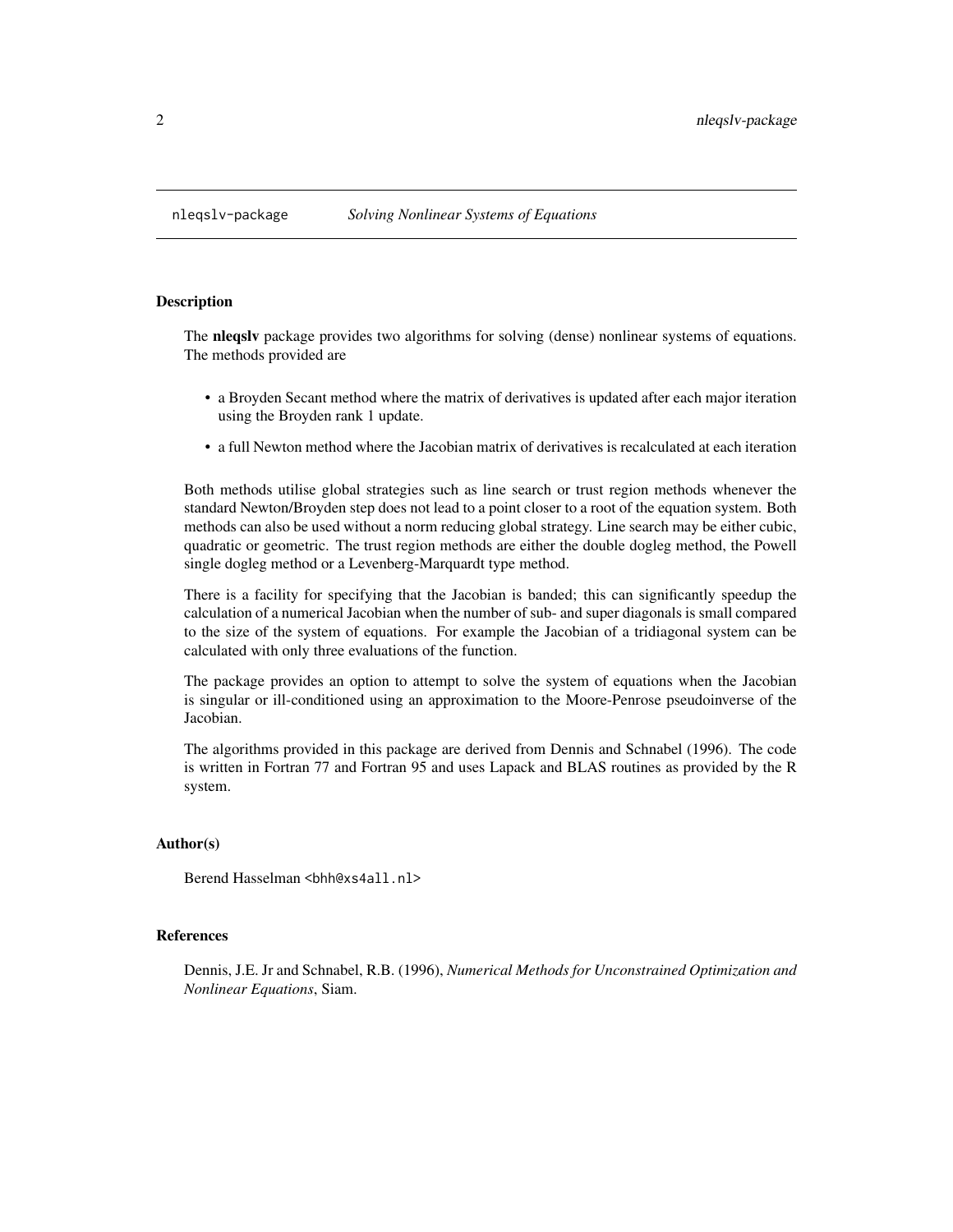<span id="page-2-1"></span><span id="page-2-0"></span>

## Description

The function solves a system of nonlinear equations with either a Broyden or a full Newton method. It provides line search and trust region global strategies for difficult systems.

## Usage

```
nleqslv(x, fn, jac=NULL,...,
               method = c("Broyden", "Newton"),
               global = c("dbldog", "pwldog",
                          "cline", "qline", "gline", "hook", "none"),
               xscalm = c("fixed","auto"),
               jacobian=FALSE,
               control = list()
```
## )

## Arguments

| $\times$ | A numeric vector of starting estimates.                                                                            |
|----------|--------------------------------------------------------------------------------------------------------------------|
| fn       | A function of x returning a vector of function values with the same length as the<br>vector x.                     |
| јас      | A function to return the Jacobian for the fn function. If not supplied numerical<br>derivatives will be used.      |
| .        | Further arguments to be passed to fn and jac.                                                                      |
| method   | The method used for finding a solution. See 'Details'.                                                             |
| global   | The global strategy to apply. See 'Details'.                                                                       |
| xscalm   | The type of x scaling to use. See 'Details'.                                                                       |
| jacobian | A logical indicating if the estimated (approximate) jacobian in the solution should<br>be returned. See 'Details'. |
| control  | A named list of control parameters. See 'Details'.                                                                 |

## Details

The algorithms implemented in nleqslv are based on Dennis and Schnabel (1996).

## Methods:

Method Broyden starts with a computed Jacobian of the function and then updates this Jacobian after each successful iteration using the so-called Broyden update. This method often shows super linear convergence towards a solution. When nleqslv determines that it cannot continue with the current Broyden matrix it will compute a new Jacobian.

Method Newton calculates a Jacobian of the function fn at each iteration. Close to a solution this method will usually show quadratic convergence.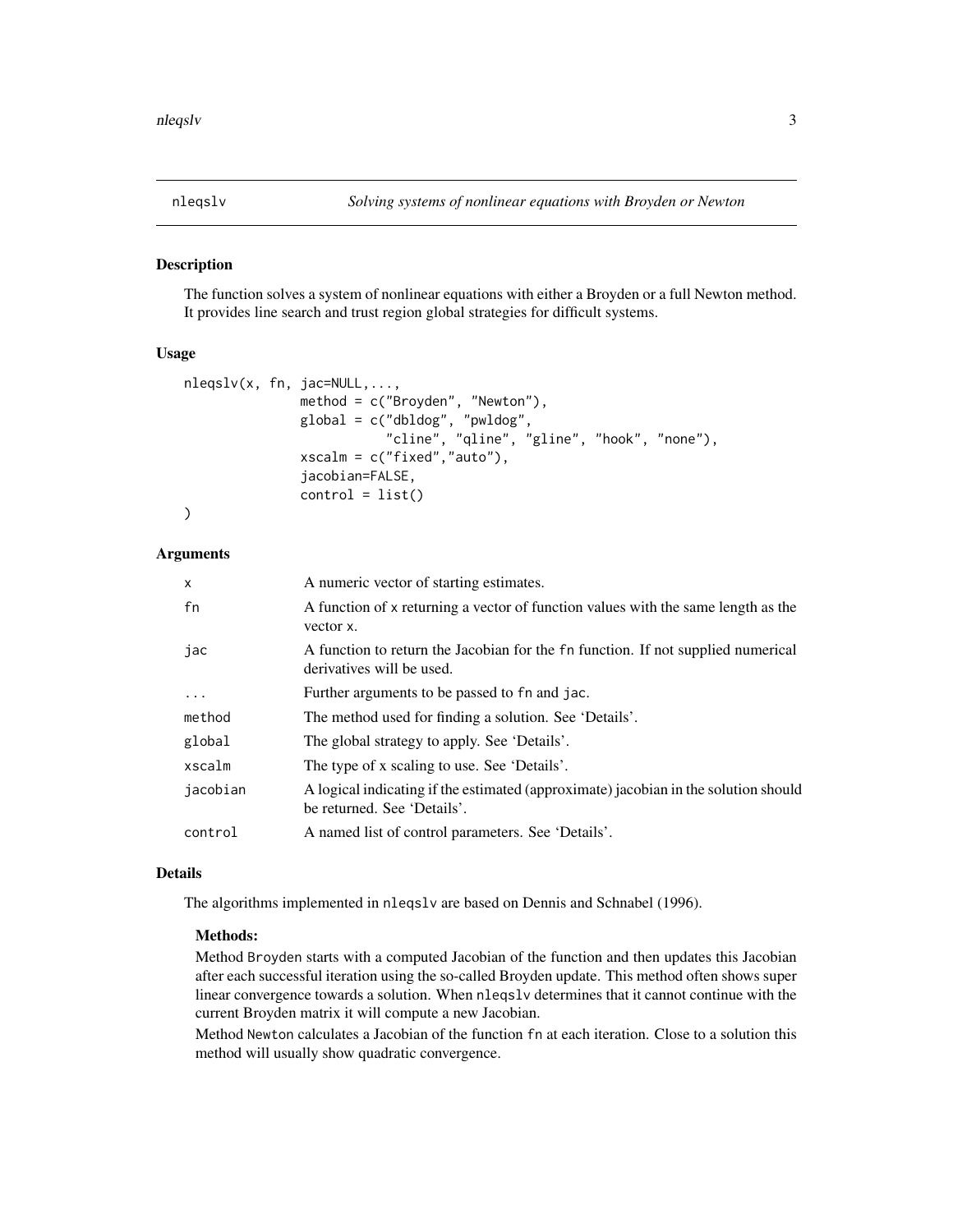Both methods apply a so-called (backtracking) global strategy to find a better (more acceptable) iterate. The function criterion used by the algorithm is half of the sum of squares of the function values and "acceptable" means sufficient decrease of the current function criterion value compared to that of the previous iteration. A comprehensive discussion of these issues can be found in Dennis and Schnabel (1996). Both methods apply an unpivoted QR-decomposition to the Jacobian as implemented in Lapack. The Broyden method applies a rank-1 update to the Jacobian at the end of each iteration and uses a modified version of the algorithm described in Dennis and Schnabel (1996).

## Global strategies:

When applying a full Newton or Broyden step does not yield a sufficiently smaller function criterion value nleqslv will attempt to decrease the steplength using one of several so-called global strategies.

The global argument indicates which global strategy to use or to use no global strategy

cline a cubic line search

qline a quadratic line search

gline a geometric line search

- dbldog a trust region method using the double dogleg method as described in Dennis and Schnabel (1996)
- pwldog a trust region method using the Powell dogleg method as developed by Powell (1970).
- hook a trust region method described by Dennis and Schnabel (1996) as *The locally constrained optimal ("hook") step*. It is equivalent to a Levenberg-Marquardt algorithm as described in Moré (1978) and Nocedal and Wright (2006).
- none Only a pure local Newton or Broyden iteration is used. The maximum stepsize (see below) is taken into account. The default maximum number of iterations (see below) is set to 20.

The double dogleg method is the default global strategy employed by this package.

Which global strategy to use in a particular situation is a matter of trial and error. When one of the trust region methods fails, one of the line search strategies should be tried. Sometimes a trust region will work and sometimes a line search method; neither has a clear advantage but in many cases the double dogleg method works quite well.

When the function to be solved returns non-finite function values for a parameter vector x and the algorithm is *not* evaluating a numerical Jacobian, then any non-finite values will be replaced by a large number forcing the algorithm to backtrack, i.e. decrease the line search factor or decrease the trust region radius.

## Scaling:

The elements of vector x may be scaled during the search for a zero of fn. The xscalm argument provides two possibilities for scaling

- fixed the scaling factors are set to the values supplied in the control argument and remain unchanged during the iterations. The scaling factor of any element of x should be set to the inverse of the typical value of that element of  $x$ , ensuring that all elements of  $x$  are approximately equal in size.
- auto the scaling factors are calculated from the euclidean norms of the columns of the Jacobian matrix. When a new Jacobian is computed, the scaling values will be set to the euclidean norm of the corresponding column if that is larger than the current scaling value. Thus the scaling values will not decrease during the iteration. This is the method described in Moré (1978). Usually manual scaling is preferable.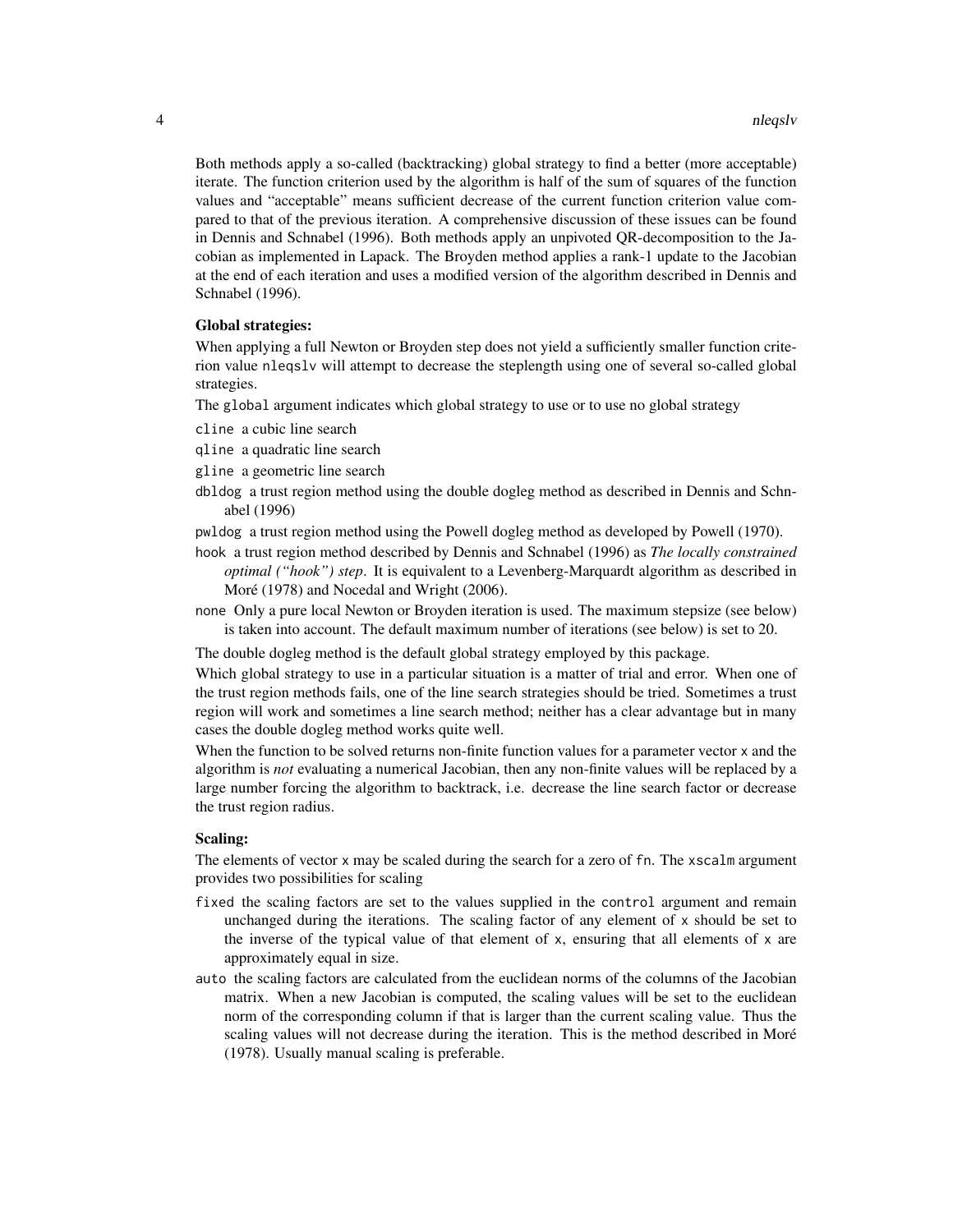#### nleqslv 5

#### Jacobian:

When evaluating a numerical Jacobian, an error message will be issued on detecting non-finite function values. An error message will also be issued when a user supplied jacobian contains non-finite entries.

When the jacobian argument is set to TRUE the final Jacobian or Broyden matrix will be returned in the return list. The default value is FALSE; i.e. to not return the final matrix. There is no guarantee that the final Broyden matrix resembles the actual Jacobian.

The package can cope with a singular or ill-conditioned Jacobian if needed by setting the allowSingular component of the control argument. The method used is described in Dennis and Schnabel (1996). By default nleqslv returns an error if a Jacobian becomes singular or very ill-conditioned. A Jacobian is considered to be very ill-conditioned when the estimated inverse condition is less than or equal to a specified tolerance with a default value equal to 10−<sup>12</sup> . *There is no guarantee that this method will be succesfull.*

## Control options:

The control argument is a named list that can supply any of the following components:

- xtol The relative steplength tolerance. When the relative steplength of all scaled x values is smaller than this value convergence is declared. The default value is  $10^{-8}$ .
- ftol The function value tolerance. Convergence is declared when the largest absolute function value is smaller than ftol. The default value is  $10^{-8}$ .
- btol The backtracking tolerance. When the relative steplength in a backtracking step to find an acceptable point is smaller than the backtracking tolerance, the backtracking is terminated. In the Broyden method a new Jacobian will be calculated if the Jacobian is outdated. The default value is  $10^{-3}$ .
- cndtol The tolerance of the test for ill conditioning of the Jacobian or Broyden approximation. If less than the machine precision it will be silently set to the machine precision. When the estimated inverse condition of the (approximated) Jacobian matrix is less than or equal to the value of cndtol the matrix is deemed to be ill-conditioned, in which case an error will be reported if the allowSingular component is set to FALSE. The default value is  $10^{-12}$ .
- sigma Reduction factor for the geometric line search. The default value is 0.5.
- scalex a vector of scaling values for the parameters. The inverse of a scale value is an indication of the size of a parameter. The default value is 1.0 for all scale values.
- maxit The maximum number of major iterations. The default value is 150 if a global strategy has been specified. If no global strategy has been specified the default is 20.
- trace Non-negative integer. A value of 1 will give a detailed report of the progress of the iteration. For a description see [Iteration report](#page-0-0).
- chkjac A logical value indicating whether to check a user supplied Jacobian, if supplied. The default value is FALSE. The first 10 errors are printed. The code for this check is derived from the code in Bouaricha and Schnabel (1997).
- delta Initial (scaled) trust region radius. A value of −1.0 or "cauchy" is replaced by the length of the Cauchy step in the initial point. A value of  $-2.0$  or "newton" is replaced by the length of the Newton step in the initial point. Any numeric value less than or equal to 0 and not equal to  $-2.0$ , will be replaced by  $-1.0$ ; the algorithm will then start with the length of the Cauchy step in the initial point. If it is numeric and positive it will be set to the smaller of the value supplied or the maximum stepsize. If it is not numeric and not one of the permitted character strings then an error message will be issued. The default is  $-2.0$ .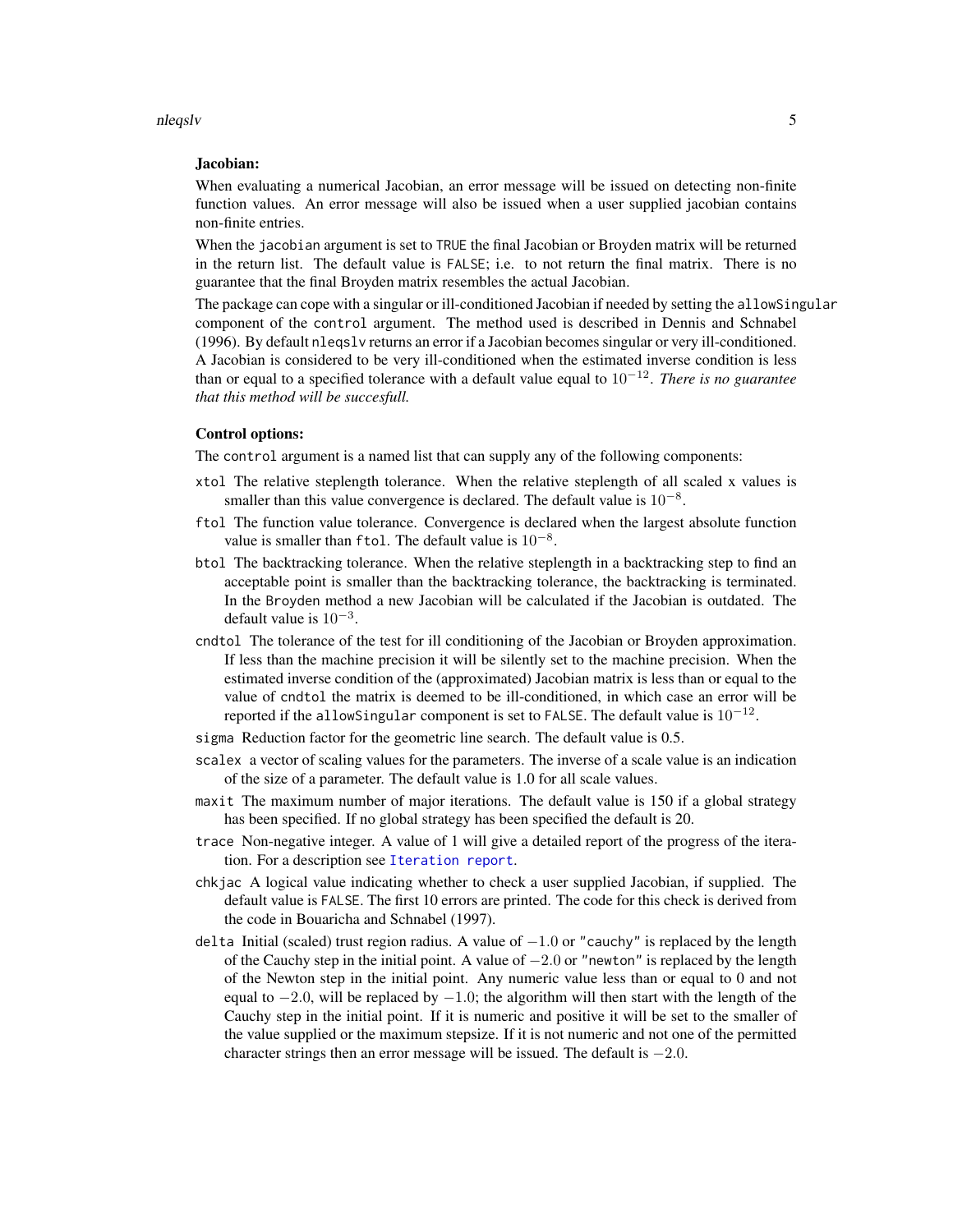- stepmax Maximum scaled stepsize. If this is negative then the maximum stepsize is set to the largest positive representable number. The default is  $-1.0$ , so there is no default maximum stepsize.
- dsub Number of non zero subdiagonals of a banded Jacobian. The default is to assume that the Jacobian is *not* banded. Must be specified if dsuper has been specified and must be larger than zero when dsuper is zero.
- dsuper Number of non zero super diagonals of a banded Jacobian. The default is to assume that the Jacobian is *not* banded. Must be specified if dsub has been specified and must be larger than zero when dsub is zero.
- allowSingular A logical value indicating if a small correction to the Jacobian when it is singular or too ill-conditioned is allowed. If the correction is less than 100\*.Machine\$double.eps the correction cannot be applied and an unusable Jacobian will be reported. The method used is similar to a Levenberg-Marquardt correction and is explained in Dennis and Schnabel (1996) on page 151. It may be necessary to choose a higher value for cndtol to enforce the correction. The default value is FALSE.

## Value

A list containing components

| x       | final values for x                                                                                                                                                                                  |  |  |  |  |  |  |
|---------|-----------------------------------------------------------------------------------------------------------------------------------------------------------------------------------------------------|--|--|--|--|--|--|
| fvec    | function values                                                                                                                                                                                     |  |  |  |  |  |  |
| termcd  | termination code as integer. The values returned are                                                                                                                                                |  |  |  |  |  |  |
|         | 1 Function criterion is near zero. Convergence of function values has been<br>achieved.                                                                                                             |  |  |  |  |  |  |
|         | 2 x-values within tolerance. This means that the relative distance between two<br>consecutive x-values is smaller than xtol.                                                                        |  |  |  |  |  |  |
|         | 3 No better point found. This means that the algorithm has stalled and cannot<br>find an acceptable new point. This may or may not indicate acceptably<br>small function values.                    |  |  |  |  |  |  |
|         | 4 Iteration limit maxit exceeded.                                                                                                                                                                   |  |  |  |  |  |  |
|         | 5 Jacobian is too ill-conditioned.                                                                                                                                                                  |  |  |  |  |  |  |
|         | 6 Jacobian is singular.                                                                                                                                                                             |  |  |  |  |  |  |
|         | 7 Jacobian is unusable.                                                                                                                                                                             |  |  |  |  |  |  |
|         | -10 User supplied Jacobian is most likely incorrect.                                                                                                                                                |  |  |  |  |  |  |
| message | a string describing the termination code                                                                                                                                                            |  |  |  |  |  |  |
| scalex  | a vector containing the scaling factors, which will be the final values when au-<br>tomatic scaling was selected                                                                                    |  |  |  |  |  |  |
| njcnt   | number of Jacobian evaluations                                                                                                                                                                      |  |  |  |  |  |  |
| nfcnt   | number of function evaluations, excluding those required for calculating a Jaco-<br>bian and excluding the initial function evaluation (at iteration 0)                                             |  |  |  |  |  |  |
| iter    | number of outer iterations used by the algorithm. This excludes the initial itera-<br>tion. The number of backtracks can be calculated as the difference between the<br>nf cnt and iter components. |  |  |  |  |  |  |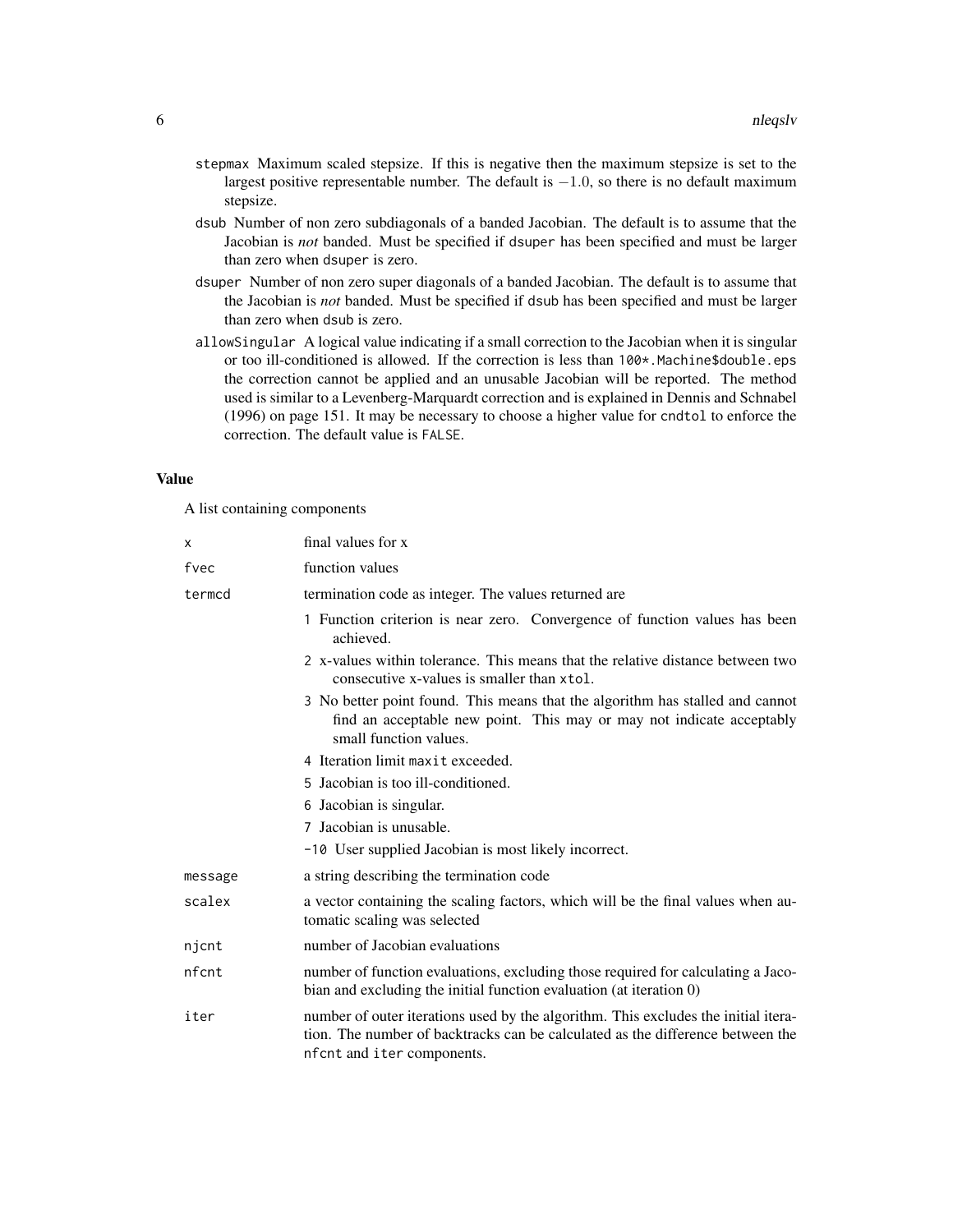#### nleqslv 7

jac the final Jacobian or the Broyden approximation if jacobian was set to TRUE. If no iterations were executed, as may happen when the initial starting values are sufficiently close the solution, there is no Broyden approximation and the returned matrix will always be the actual Jacobian. If the matrix is singular or too ill-conditioned the returned matrix is of no value.

## Warning

You cannot use this function recursively. Thus function fn should not in its turn call nleqslv.

## References

Bouaricha, A. and Schnabel, R.B. (1997), Algorithm 768: TENSOLVE: A Software Package for Solving Systems of Nonlinear Equations and Nonlinear Least-squares Problems Using Tensor Methods, *Transactions on Mathematical Software*, 23, 2, pp. 174–195.

Dennis, J.E. Jr and Schnabel, R.B. (1996), *Numerical Methods for Unconstrained Optimization and Nonlinear Equations*, Siam.

Moré, J.J. (1978), The Levenberg-Marquardt Algorithm, Implementation and Theory, In *Numerical Analysis*, G.A. Watson (Ed.), Lecture Notes in Mathematics 630, Springer-Verlag, pp. 105–116.

Golub, G.H and C.F. Van Loan (1996), Matrix Computations (3rd edition), The John Hopkins University Press.

Higham, N.J. (2002), Accuracy and Stability of Numerical Algorithms, 2nd ed., SIAM, pp. 10–11.

Nocedal, J. and Wright, S.J. (2006), *Numerical Optimization*, Springer.

Powell, M.J.D. (1970), A hybrid method for nonlinear algebraic equations, In *Numerical Methods for Nonlinear Algebraic Equations*, P. Rabinowitz (Ed.), Gordon \& Breach.

Powell, M.J.D. (1970), A Fortran subroutine for solving systems nonlinear equations, In *Numerical Methods for Nonlinear Algebraic Equations*, P. Rabinowitz (Ed.), Gordon \& Breach.

Reichel, L. and W.B. Gragg (1990), Algorithm 686: FORTRAN subroutines for updating the QR decomposition, *ACM Trans. Math. Softw.*, 16, 4, pp. 369–377.

## Examples

```
# Dennis Schnabel example 6.5.1 page 149
dslnex \leq function(x) {
    y \le - numeric(2)
    y[1] <- x[1]<sup>2</sup> + x[2]<sup>2</sup> - 2
    y[2] \leftarrow \exp(x[1]-1) + x[2]^3 - 2y
}
jacdsln \leftarrow function(x) {
    n \leftarrow length(x)Df <- matrix(numeric(n*n),n,n)
    Df[1,1] <- 2*x[1]Df[1,2] <- 2*x[2]Df[2,1] <- exp(x[1]-1)Df[2,2] <- 3*x[2]^2
```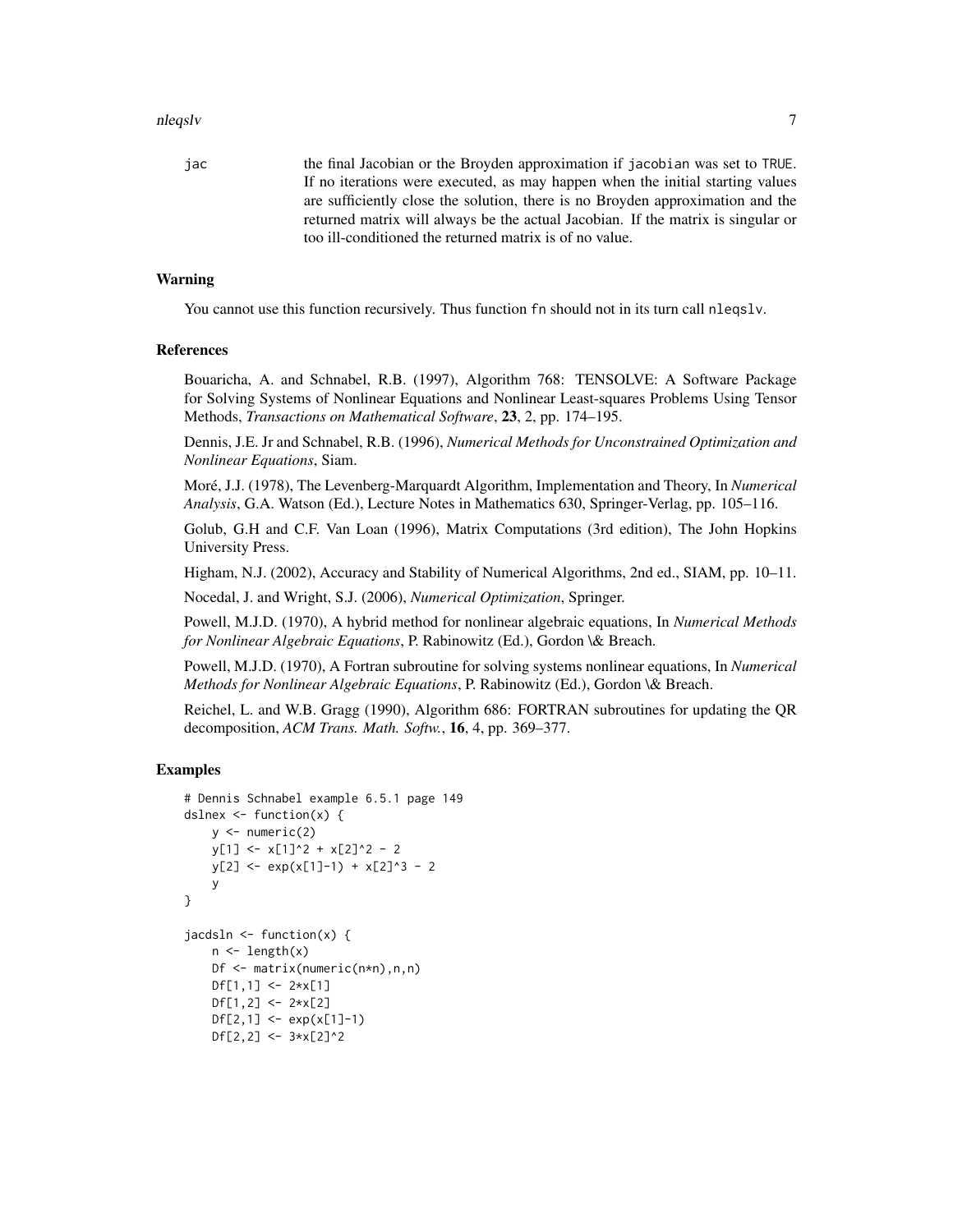```
Df
}
BADjacdsln \leq function(x) {
   n \leftarrow length(x)Df <- matrix(numeric(n*n),n,n)
   Df[1,1] <- 4*x[1]Df[1,2] <- 2*x[2]Df[2,1] \leftarrow \exp(x[1]-1)Df[2,2] <- 5*x[2]^2Df
}
xstart \leftarrow c(2, 0.5)fstart <- dslnex(xstart)
xstart
fstart
# a solution is c(1,1)
nleqslv(xstart, dslnex, control=list(btol=.01))
# Cauchy start
nleqslv(xstart, dslnex, control=list(trace=1,btol=.01,delta="cauchy"))
# Newton start
nleqslv(xstart, dslnex, control=list(trace=1,btol=.01,delta="newton"))
# final Broyden approximation of Jacobian (quite good)
z <- nleqslv(xstart, dslnex, jacobian=TRUE,control=list(btol=.01))
z$x
z$jac
jacdsln(z$x)
# different initial start; not a very good final approximation
xstart < -c(0.5, 2)z <- nleqslv(xstart, dslnex, jacobian=TRUE,control=list(btol=.01))
z$x
z$jac
jacdsln(z$x)
## Not run:
# no global strategy but limit stepsize
# but look carefully: a different solution is found
nleqslv(xstart, dslnex, method="Newton", global="none", control=list(trace=1,stepmax=5))
# but if the stepsize is limited even more the c(1,1) solution is found
nleqslv(xstart, dslnex, method="Newton", global="none", control=list(trace=1,stepmax=2))
# Broyden also finds the c(1,1) solution when the stepsize is limited
nleqslv(xstart, dslnex, jacdsln, method="Broyden", global="none", control=list(trace=1,stepmax=2))
```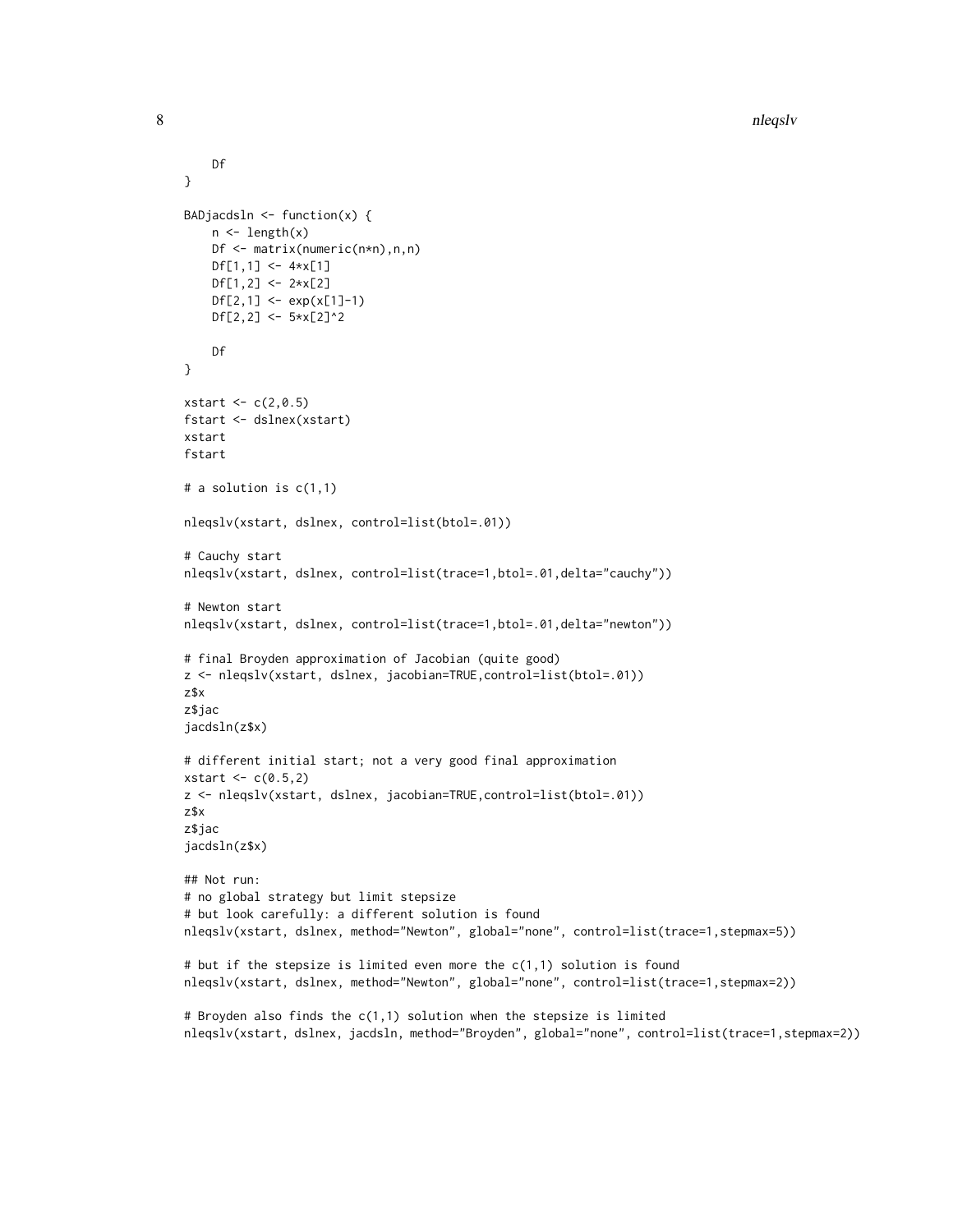```
## End(Not run)
# example with a singular jacobian in the starting point
f \leftarrow function(x) {
    y \leftarrow numeric(3)
    y[1] \leftarrow x[1] + x[2] - x[1]*x[2] - 2y[2] \leftarrow x[1] + x[3] - x[1]*x[3] - 3y[3] <- x[2] + x[3] - 4
    return(y)
}
Jac \leq function(x) {
    J <- matrix(0,nrow=3,ncol=3)
    J[, 1] \leftarrow c(1-x[2], 1-x[3], 0)J[, 2] \leftarrow c(1-x[1], 0, 1)J[, 3] <- c(0,1-x[1],1)
    J
}
# exact solution
xsol <- c(-.5, 5/3 , 7/3)
xsol
xstart \leftarrow c(1,2,3)J <- Jac(xstart)
J
rcond(J)
z <- nleqslv(xstart,f,Jac, method="Newton",control=list(trace=1,allowSingular=TRUE))
all.equal(z$x,xsol)
```
nleqslv-iterationreport

*Detailed iteration report of nleqslv*

## Description

The format of the iteration report provided by nleqslv when the trace component of the control argument has been set to 1.

## Details

All iteration reports consist of a series of columns with a header summarising the contents. Common column headers are

Iter Iteration counter

Jac Jacobian type. The Jacobian type is indicated by N for a Newton Jacobian or B for a Broyden updated matrix; optionally followed by the letter s indicating a totally singular matrix or the letter i indicating an ill-conditioned matrix. Unless the Jacobian is singular, the Jacobian type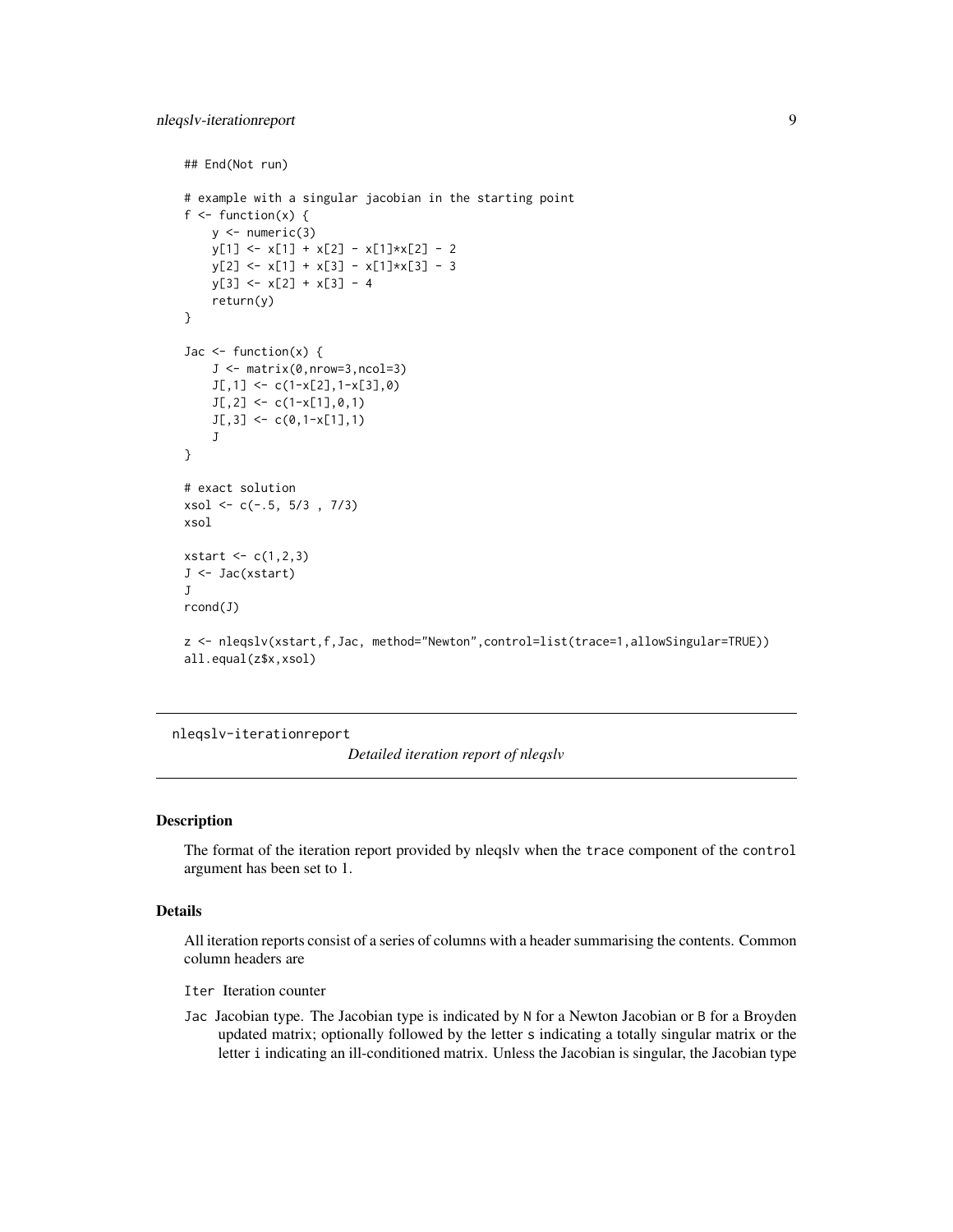is followed by an estimate of the inverse condition number of the Jacobian in parentheses as computed by Lapack. This column will be blank when backtracking is active.

Fnorm square of the euclidean norm of function values / 2

Largest  $|f|$  infinity norm of  $f(x)$  at the current point

## Report for linesearch methods

A sample iteration report for the linesearch global methods (cline, qline and gline) is (some intercolumn space has been removed to make the table fit)

| Iter          | Jac Lambda | Ftarg                            | Fnorm        | Largest  f   |
|---------------|------------|----------------------------------|--------------|--------------|
| 0             |            |                                  | 2.886812e+00 | 2.250000e+00 |
|               |            | 1 N(9.6e-03) 1.0000 2.886235e+00 | 5.787362e+05 | 1.070841e+03 |
|               |            | 0.1000 2.886754e+00              | 9.857947e+00 | 3.214799e+00 |
|               |            | 0.0100 2.886806e+00              | 2.866321e+00 | 2.237878e+00 |
|               |            | 2 B(2.2e-02) 1.0000 2.865748e+00 | 4.541965e+03 | 9.341610e+01 |
| 2             |            | $0.10002.866264e+00$             | 3.253536e+00 | 2.242344e+00 |
| $\mathcal{P}$ |            | 0.0298 2.866304e+00              | 2.805872e+00 | 2.200544e+00 |
|               |            | 3 B(5.5e-02) 1.0000 2.805311e+00 | 2.919089e+01 | 7.073082e+00 |
| 3             |            | 0.1000 2.805816e+00              | 2.437606e+00 | 2.027297e+00 |
|               |            | 4 B(1.0e-01) 1.0000 2.437118e+00 | 9.839802e-01 | 1.142529e+00 |

The column headed by Lambda shows the value of the line search parameter. The column headed by Ftarg follows from a sufficient decrease requirement and is the value below which Fnorm must drop if the current step is to be accepted.

The value of Lambda may not be lower than a threshold determined by the setting of control parameter xtol to avoid reporting false convergence. When no acceptable Lambda is possible and the Broyden method is being used, a new Jacobian will be computed.

## Report for the pure method

The iteration report for the global method none is almost the same as the above report, except that the column labelled Ftarg is omitted. The column Lambda gives the ratio of the maximum stepsize and the length of the full Newton step. It is either exactly 1.0, indicating that the Newton step is smaller than the maximum stepsize and therefore used unmodified, or smaller than 1.0, indicating that the Newton step is larger than the maximum stepsize and therefore truncated.

#### Report for the double dogleg global method

A sample iteration report for the global method dbldog is (some intercolumn space has been removed to make the table fit)

Iter Jac Lambda Eta Dlt0 Dltn Fnorm Largest |f| 0 2.886812e+00 2.250000e+00 1 N(9.6e-03) C 0.9544 0.4671 0.9343\* 1.699715e-01 5.421673e-01 1 W 0.0833 0.9544 0.9343 0.4671 1.699715e-01 5.421673e-01 2 B(1.1e-02) W 0.1154 0.4851 0.4671 0.4671 1.277667e-01 5.043571e-01 3 B(7.3e-02) W 0.7879 0.7289 0.4671 0.0759 5.067893e-01 7.973542e-01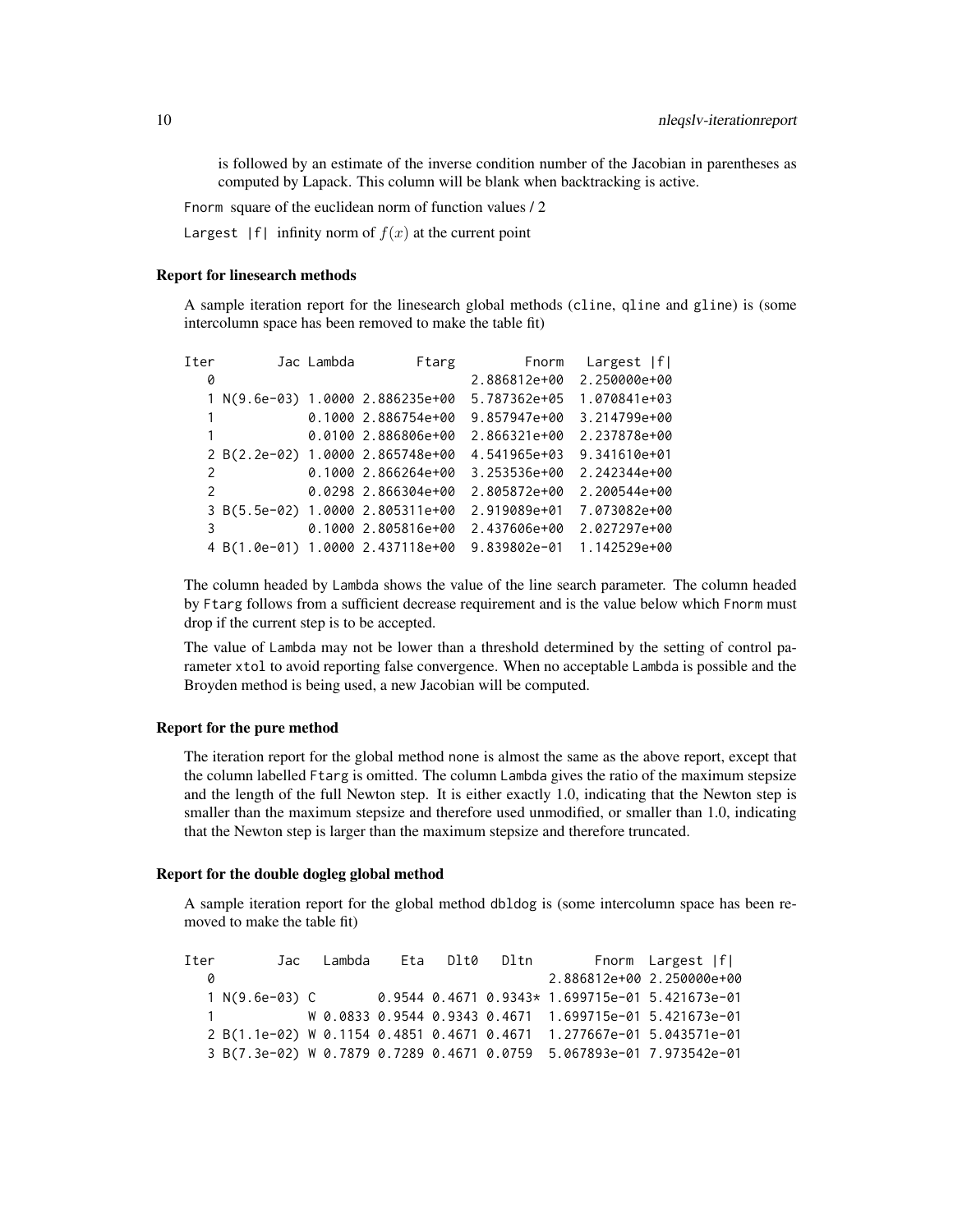| 3 |                       | $\mathsf{C}$ |                            | 0.7289 0.0759 0.1519 | 5.440250e-02 2.726084e-01 |  |
|---|-----------------------|--------------|----------------------------|----------------------|---------------------------|--|
|   | 4 B(8.3e-02) W 0.5307 |              | 0.3271 0.1519 0.3037       |                      | 3.576547e-02 2.657553e-01 |  |
|   | 5 B(1.8e-01) N        |              | $0.6674$ $0.2191$ $0.4383$ |                      | 6.566182e-03 8.555110e-02 |  |
|   | 6 B(1.8e-01) N        |              | 0.9801 0.0376 0.0752       |                      | 4.921645e-04 3.094104e-02 |  |
|   | 7 B(1.9e-01) N        |              | 0.7981 0.0157 0.0313       |                      | 4.960629e-06 2.826064e-03 |  |
|   | 8 B(1.6e-01) N        |              | 0.3942 0.0029 0.0058       |                      | 1.545503e-08 1.757498e-04 |  |
|   | 9 B(1.5e-01) N        |              | 0.6536 0.0001 0.0003       |                      | 2.968676e-11 5.983765e-06 |  |
|   | 10 B(1.5e-01) N       |              | 0.473000.000000000         |                      | 4.741792e-14 2.198380e-07 |  |
|   | 11 B(1.5e-01) N       |              |                            | 0.9787 0.0000 0.0000 | 6.451792e-19 8.118586e-10 |  |

After the column for the Jacobian the letters indicate the following

- C a fraction  $(\leq 1.0)$  of the Cauchy or steepest descent step is taken where the fraction is the ratio of the trust region radius and the Cauchy steplength.
- W a convex combination of the Cauchy and eta\*(Newton step) is taken. The number in the column headed by Lambda is the weight of the partial Newton step.
- P a fraction ( $> 1.0$ ) of the partial Newton step, equal to eta\*(Newton step), is taken where the fraction is the ratio of the trust region radius and the partial Newton steplength.

N a normal full Newton step is taken.

The number in the column headed by Eta is calculated from an upper limit on the ratio of the length of the steepest descent direction and the length of the Newton step. See Dennis and Schnabel (1996) pp.139ff for the details. The column headed by Dlt0 gives the trust region size at the start of the current iteration. The column headed by Dltn gives the trust region size when the current step has been accepted by the dogleg algorithm.

The trust region size is decreased when the actual reduction of the function value norm does not agree well with the predicted reduction from the linear approximation of the function or does not exhibit sufficient decrease. And increased when the actual and predicted reduction are sufficiently close. The trust region size is not allowed to decrease beyond a threshold determined by the setting of control parameter xtol; when that happens the backtracking is regarded as a failure and is terminated. In that case a new Jacobian will be calculated if the Broyden method is being used.

The current trust region step is continued with a doubled trust region size when the actual and predicted reduction agree extremely well. This is indicated by  $\star$  immediately following the value in the column headed by Dltn. This could save gradient calculations. However, a trial step is never taken if the current step is a Newton step. If the trial step does not succeed then the previous trust region size is restored by halving the trial size. The exception is when a trial step takes a Newton step. In that case the trust region size is immediately set to the size of the Newton step which implies that a halving of the new size leads to a smaller size for the trust region than before.

Normally the initial trust region radius is the same as the final trust region radius of the previous iteration but the trust region size is restricted by the size of the current Newton step. So when full Newton steps are being taken, the trust region radius at the start of an iteration may be less than the final value of the previous iteration. The double dogleg method and the trust region updating procedure are fully explained in sections 6.4.2 and 6.4.3 of Dennis and Schnabel (1996).

## Report for the single (Powell) dogleg global method

A sample iteration report for the global method pwldog is (some intercolumn space has been removed to make the table fit)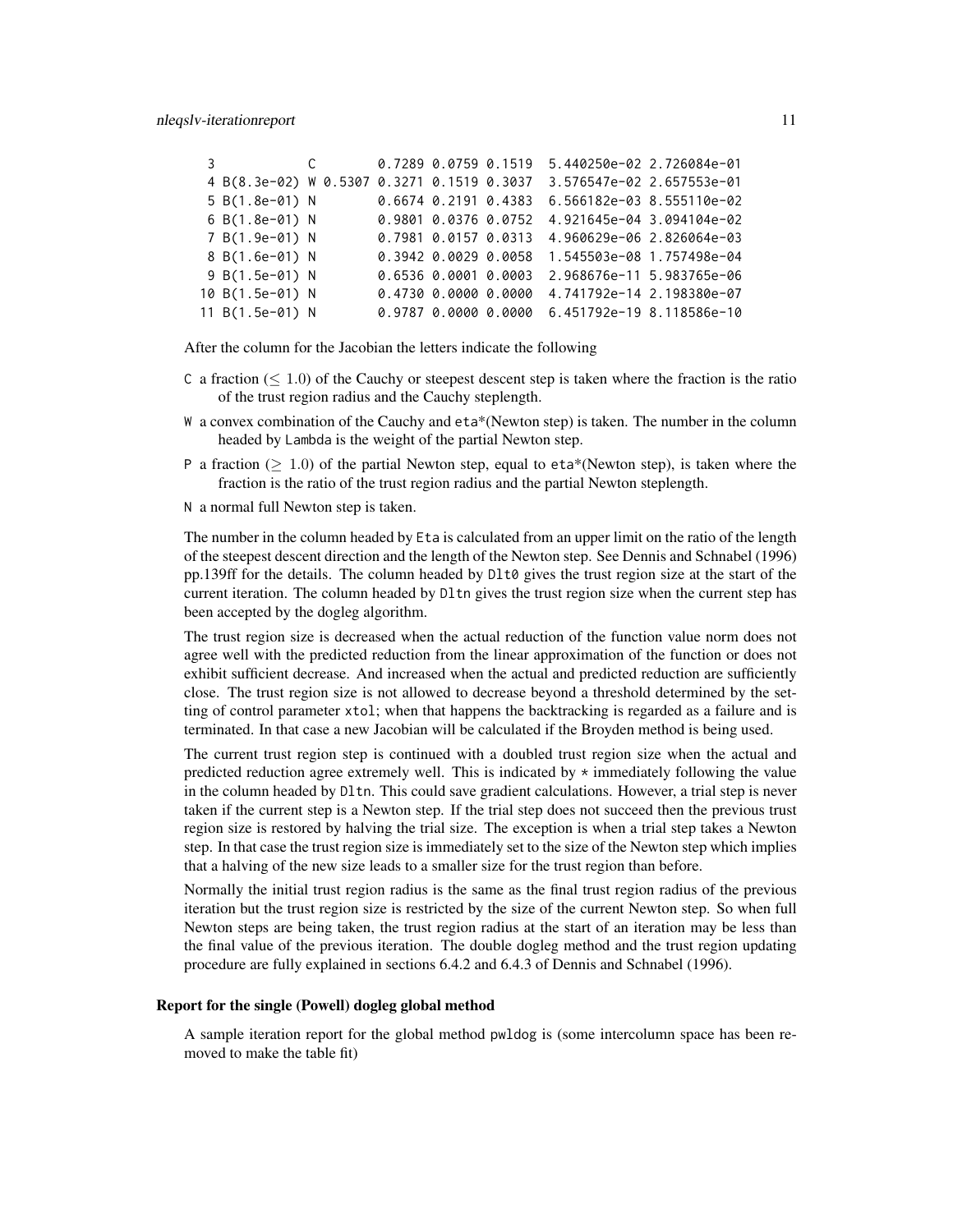| Iter | Jac                                  | Lambda | D1t0                   | Dltn Fnorm Largest   f    |  |
|------|--------------------------------------|--------|------------------------|---------------------------|--|
| 0    |                                      |        |                        | 2.886812e+00 2.250000e+00 |  |
|      | $1 N(9.6e-03) C 0.4671 0.9343*$      |        |                        | 1.699715e-01 5.421673e-01 |  |
|      |                                      |        | W 0.0794 0.9343 0.4671 | 1.699715e-01 5.421673e-01 |  |
|      | 2 B(1.1e-02) W 0.0559 0.4671 0.4671  |        |                        | 1.205661e-01 4.890487e-01 |  |
|      | 3 B(7.3e-02) W 0.5662 0.4671 0.0960  |        |                        | 4.119560e-01 7.254441e-01 |  |
| 3    |                                      |        | W 0.0237 0.0960 0.1921 | 4.426507e-02 2.139252e-01 |  |
|      | 4 B(8.8e-02) W 0.2306 0.1921 0.3842* |        |                        | 2.303135e-02 2.143943e-01 |  |
| 4    | W 0.4769 0.3842 0.1921               |        |                        | 2.303135e-02 2.143943e-01 |  |
|      | 5 B(1.9e-01) N                       |        | 0.1375 0.2750          | 8.014508e-04 3.681498e-02 |  |
|      | 6 B(1.7e-01) N                       |        | 0.0162 0.0325          | 1.355741e-05 5.084627e-03 |  |
|      | 7 B(1.3e-01) N                       |        | 0.0070 0.0035          | 1.282776e-05 4.920962e-03 |  |
|      | 8 B(1.8e-01) N                       |        | 0.0028 0.0056          | 3.678140e-08 2.643592e-04 |  |
|      | 9 B(1.9e-01) N                       |        | $0.0001$ $0.0003$      | 1.689182e-12 1.747622e-06 |  |
|      | 10 B(1.9e-01) N                      |        | 0.000000.0000          | 9.568768e-16 4.288618e-08 |  |
|      | 11 B(1.9e-01) N                      |        | 0.000000.0000          | 1.051357e-18 1.422036e-09 |  |

This is much simpler than the double dogleg report, since the single dogleg takes either a steepest descent step, a convex combination of the steepest descent and Newton steps or a full Newton step. The number in the column Lambda is the weight of the Newton step. The single dogleg method is a special case of the double dogleg method with eta equal to 1. It uses the same method of updating the trust region size as the double dogleg method.

## Report for the hook step global method

A sample iteration report for the global method hook is (some intercolumn space has been removed to make the table fit)

| Tter | Jac                          | mu              | dnorm  | Dlt0              | Dltn              | Fnorm        | Largest  f   |
|------|------------------------------|-----------------|--------|-------------------|-------------------|--------------|--------------|
| 0    |                              |                 |        |                   |                   | 2.886812e+00 | 2.250000e+00 |
|      | N(9.6e-03) H 0.1968 0.4909   |                 |        |                   | $0.4671$ 0.9343*  | 1.806293e-01 | 5.749418e-01 |
|      |                              | H 0.0366 0.9381 |        |                   | 0.9343 0.4671     | 1.806293e-01 | 5.749418e-01 |
|      | 2 B(2.5e-02) H 0.1101 0.4745 |                 |        |                   | $0.4671$ 0.2336   | 1.797759e-01 | 5.635028e-01 |
| 3    | B(1.4e-01) H 0.0264 0.2341   |                 |        | $0.2336$ $0.4671$ |                   | 3.768809e-02 | 2.063234e-01 |
| 4    | $B(1.6e-01) N$               |                 | 0.0819 | $0.0819$ $0.1637$ |                   | 3.002274e-03 | 7.736213e-02 |
|      | 5 B(1.8e-01) N               |                 | 0.0513 |                   | $0.0513$ $0.1025$ | 5.355533e-05 | 1.018879e-02 |
| 6    | $B(1.5e-01)$ N               |                 | 0.0090 |                   | 0.009000.0179     | 1.357039e-06 | 1.224357e-03 |
|      | $B(1.5e-01)$ N               |                 | 0.0004 |                   | 0.00040.0008      | 1.846111e-09 | 6.070166e-05 |
| 8    | $B(1.4e-01)$ N               |                 | 0.0000 | 0.000000.0001     |                   | 3.292896e-12 | 2.555851e-06 |
| 9    | B(1.5e-01) N                 |                 | 0.0000 |                   | 0.000000.0000     | 7.281583e-18 | 3.800552e-09 |
|      |                              |                 |        |                   |                   |              |              |

The column headed by mu shows the Levenberg-Marquardt parameter when the Newton step is larger than the trust region radius. The column headed by dnorm gives the Euclidean norm of the step (adjustment of the current x) taken by the algorithm. The absolute value of the difference with Dlt0 is less than 0.1 times the trust region radius.

After the column for the Jacobian the letters indicate the following

H a Levenberg-Marquardt restricted step is taken.

N a normal full Newton step is taken.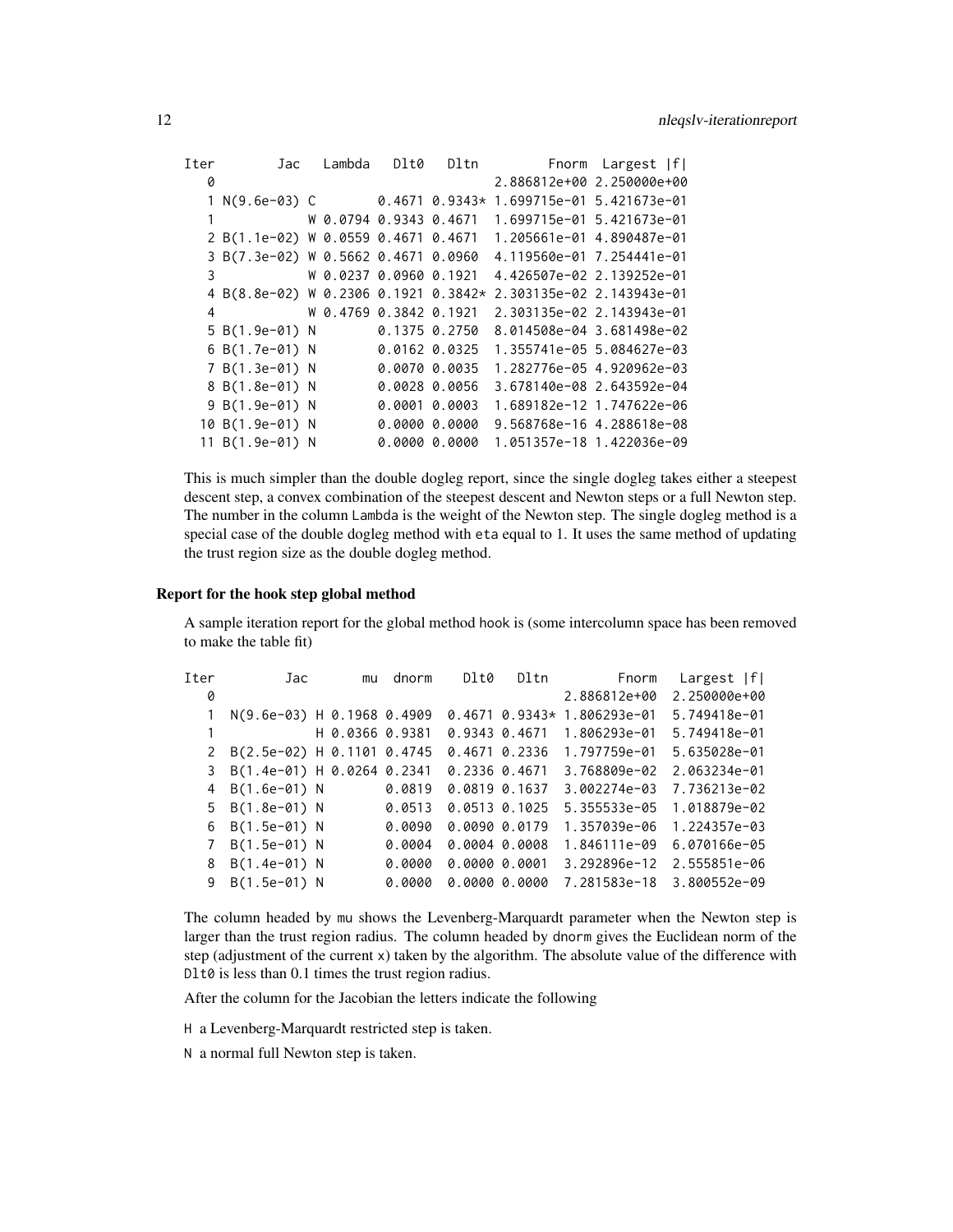## <span id="page-12-0"></span>print.test.nleqslv 13

The meaning of the columns headed by D1t0 and D1tn is identical to that of the same columns for the double dogleg method. The method of updating the trust region size is the same as in the double dogleg method.

## See Also

[nleqslv](#page-2-1)

print.test.nleqslv *Printing the result of* testnslv

## Description

Print method for test.nleqslv objects.

## Usage

```
## S3 method for class 'test.nleqslv'
print(x, digits=4, width.cutoff=45L, ...)
```
## Arguments

| X            | a test.nlegsly object                                                            |
|--------------|----------------------------------------------------------------------------------|
| digits       | specifies the minimum number of significant digits to be printed in values.      |
| width.cutoff | integer passed to deparse which sets the cutoff at which line-breaking is tried. |
| .            | additional arguments to print.                                                   |

## Details

This is the print method for objects inheriting from class test.nleqslv. It prints the call to testnslv followed by the description of the experiment (if the title argument was specified in the call to testnslv) and the dataframe containing the results of testnslv.

## Value

It returns the object x invisibly.

## Examples

```
dslnex <- function(x) {
    y \leftarrow numeric(2)
    y[1] <- x[1]^2 + x[2]^2 - 2
    y[2] <- exp(x[1]-1) + x[2]^3 - 2y
}
xstart \leftarrow c(1.5, 0.5)fstart <- dslnex(xstart)
z <- testnslv(xstart,dslnex)
print(z)
```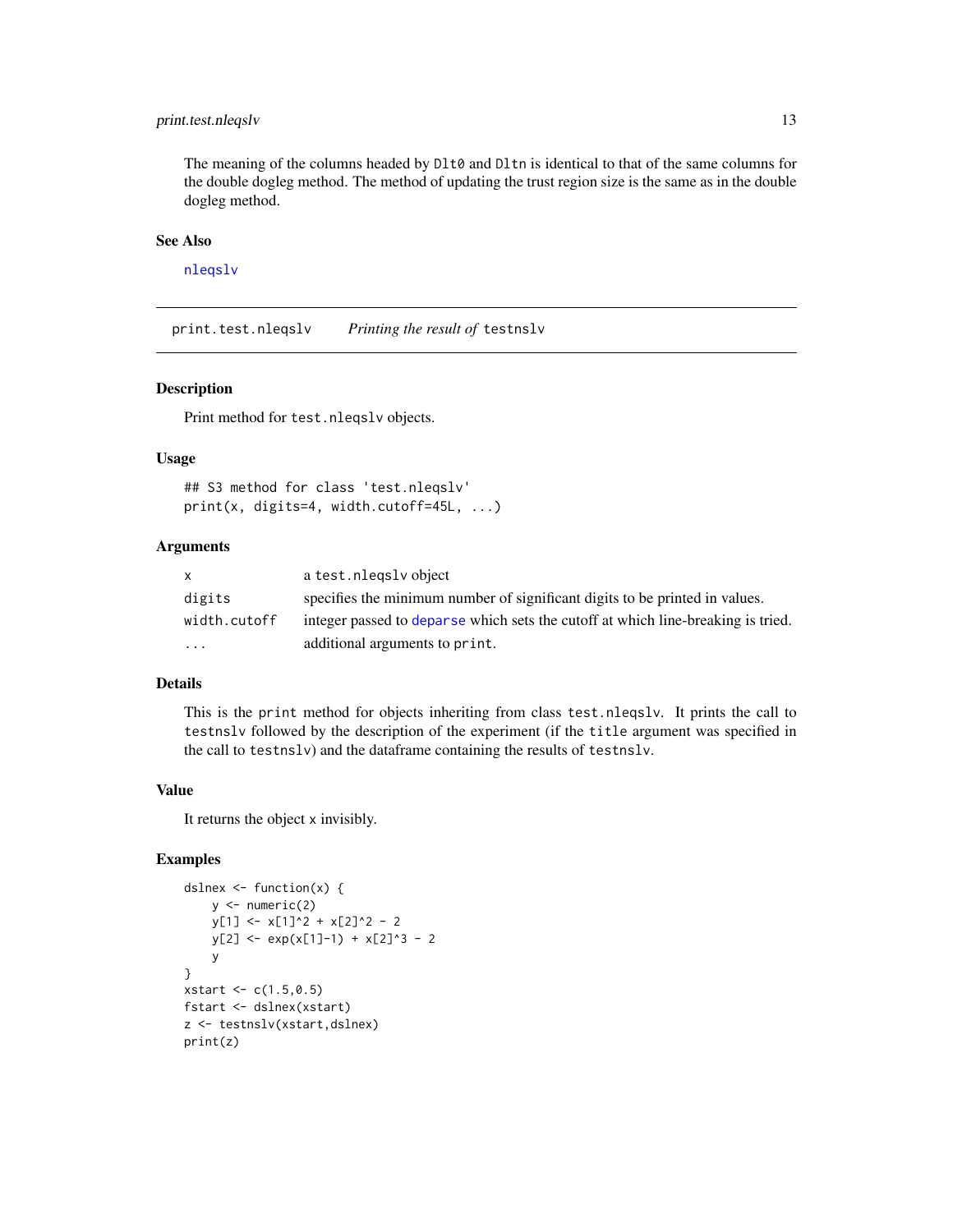<span id="page-13-0"></span>

## Description

This function solves a system of nonlinear equations with nleqlsv for multiple starting values.

## Usage

```
searchZeros(x, fn, digits=4, ... )
```
## Arguments

| x        | A matrix of starting estimates.                                                                |
|----------|------------------------------------------------------------------------------------------------|
| fn       | A function of x returning a vector of function values with the same length as the<br>vector x. |
| digits   | integer passed to round for locating and removing duplicate the rounded solu-<br>tions.        |
| $\cdots$ | Further arguments to be passed to nlegsly, fn and jac.                                         |

#### Details

Each row of x is a vector of starting estimates for the argument x of nleqslv. The function runs nleqslv for each row of the matrix x. The first starting value is treated separately and slightly differently from the other starting values. It is used to check if all arguments in ... are valid arguments for nleqslv and the function to be solved. This is done by running nleqslv with no condition handling. If an error is then detected an error message is issued and the function stops. For the remaining starting values nleqslv is executed silently. Only solutions for which the nleqslv termination code tcode equals 1 are regarded as valid solutions. The rounded solutions (after removal of duplicates) are used to order the solutions in increasing order. They are not returned in the return value of the function.

#### Value

A list containing components

x a matrix with each row containing a unique solution (unrounded)

xfnorm a vector of the function criterion associated with each row of the solution matrix x.

fnorm a vector containing the function criterion for every converged result

- idxcvg a vector containing the row indices of the starting value matrix for which convergence was achieved
- xstart a matrix containing the starting values corresponding to the solution matrix

cvgstart a matrix containing all the starting values for which convergence was achieved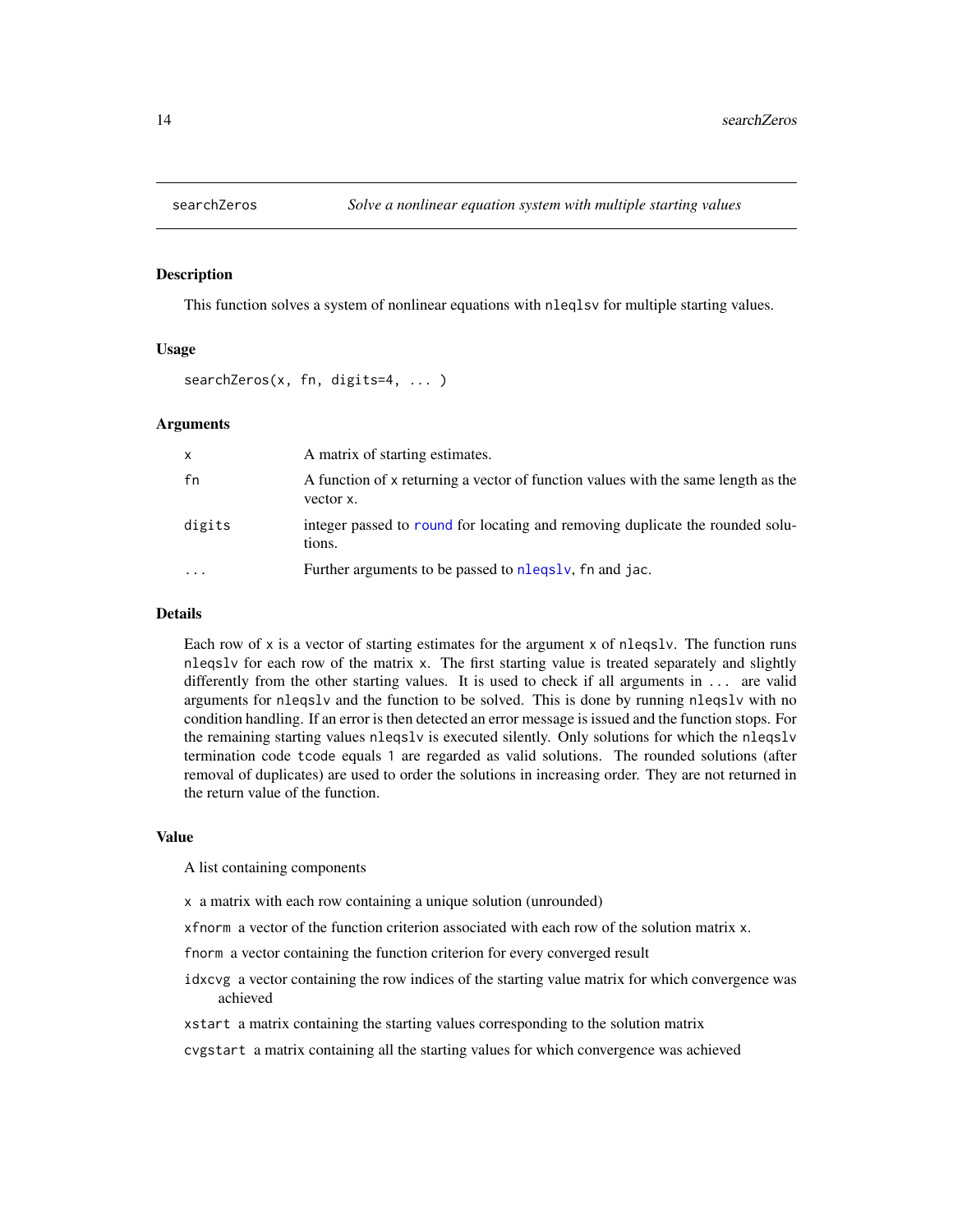#### <span id="page-14-0"></span>testnslv 15

## Examples

```
# Dennis Schnabel example 6.5.1 page 149 (two solutions)
set.seed(123)
dslnex \leq function(x) {
    y \leftarrow numeric(2)
    y[1] <- x[1]^2 + x[2]^2 - 2
    y[2] \leftarrow \exp(x[1]-1) + x[2]^3 - 2y
}
xstart <- matrix(runif(50, min=-2, max=2),ncol=2)
ans <- searchZeros(xstart,dslnex, method="Broyden",global="dbldog")
ans
# more complicated example
# R. Baker Kearfott, Some tests of Generalized Bisection,
# ACM Transactions on Methematical Software, Vol. 13, No. 3, 1987, pp 197-220
# A high-degree polynomial system (section 4.3 Problem 12)
# There are 12 real roots (and 126 complex roots to this system!)
hdp \leftarrow function(x) {
    f <- numeric(length(x))
    f[1] <- 5 * x[1]^9 - 6 * x[1]^5 * x[2]^2 + x[1] * x[2]^4 + 2 * x[1] * x[3]
    f[2] <- -2 * x[1]^6 * x[2] + 2 * x[1]^2 * x[2]^3 + 2 * x[2] * x[3]
    f[3] <- x[1]<sup>2</sup> + x[2]<sup>2</sup> - 0.265625
    f
}
N <- 40 # at least to find all 12 roots
set.seed(123)
xstart <- matrix(runif(3*N,min=-1,max=1), N, 3) # N starting values, each of length 3
ans <- searchZeros(xstart,hdp, method="Broyden",global="dbldog")
ans$x
```
testnslv *Test different methods for solving with* nleqslv

## Description

The function tests different methods and global strategies for solving a system of nonlinear equations with nleqslv

#### Usage

```
testnslv(x, fn, jac=NULL,...,
         method = c("Newton", "Broyden"),
       global = c("cline", "qline", "gline", "pwldog", "dbldog", "hook", "none"),
         Nrep=0L, title=NULL
       )
```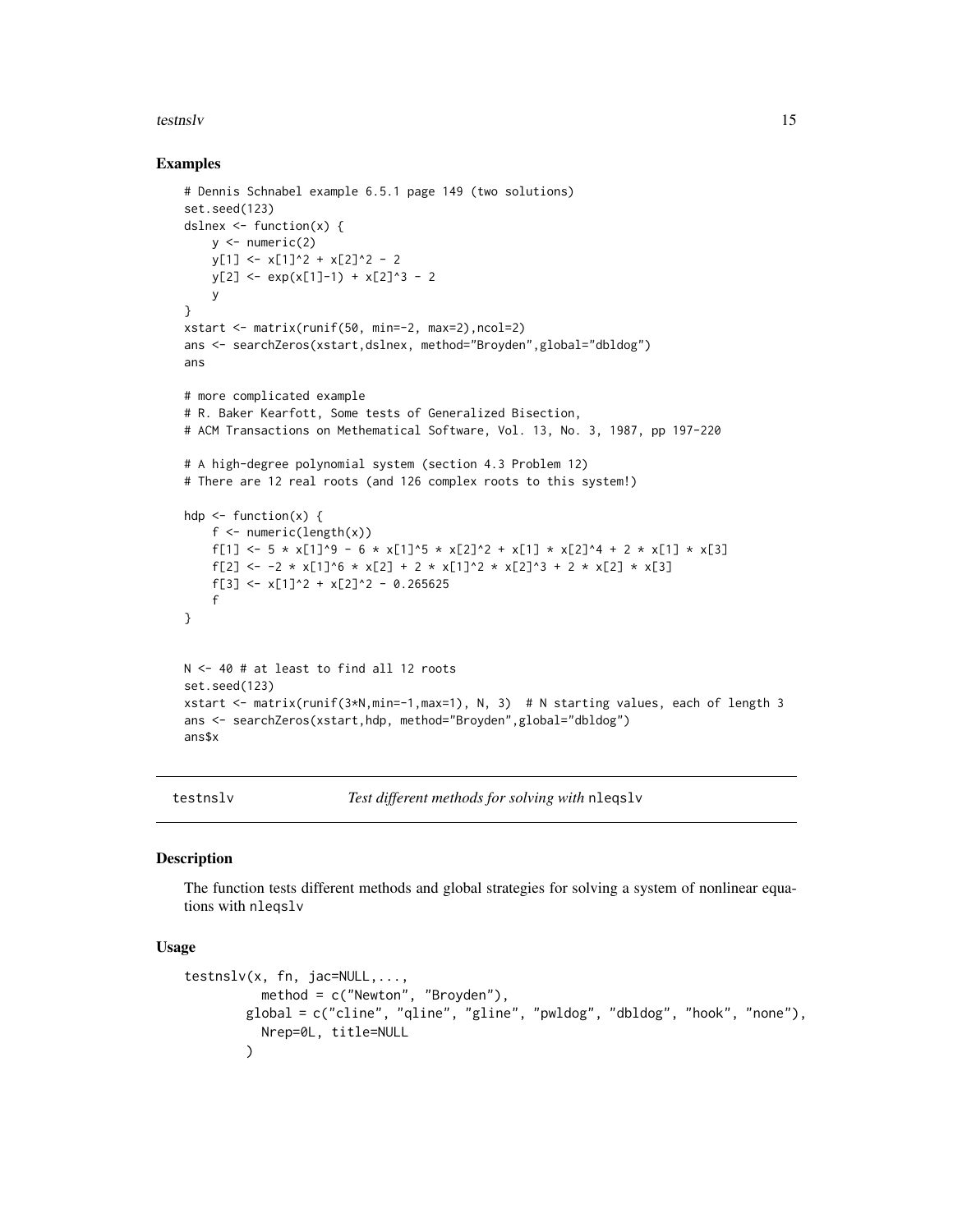## <span id="page-15-0"></span>Arguments

| $\mathsf{x}$ | A list or numeric vector of starting estimates.                                                               |
|--------------|---------------------------------------------------------------------------------------------------------------|
| fn           | A function of x returning the function values.                                                                |
| jac          | A function to return the Jacobian for the fn function. If not supplied numerical<br>derivatives will be used. |
| $\ddotsc$    | Further arguments to be passed to fn and jac and nlegsly.                                                     |
| method       | The methods to use for finding a solution.                                                                    |
| global       | The global strategies to test. The argument may consist of several possibly ab-<br>breviated items.           |
| Nrep         | Number of repetitions to apply. Default is no repetitions.                                                    |
| title        | a description of this experiment.                                                                             |

## Details

The function solves the function fn with [nleqslv](#page-2-1) for the specified methods and global strategies. When argument Nrep has been set to a number greater than or equal to 1, repetitions of the solving process are performed and the used CPU time in seconds is recorded.

If checking a user supplied jacobian is enabled, then testnslv will stop immediately when a possibly incorrect jacobian is detected.

## Value

testnslv returns an object of class "test.nleqslv" which is a list containing the following elements

- call the matched call
- out a dataframe containing the results with the following columns

Method method used.

- Global global strategy used.
- termcd termination code of nleqslv.
- Fcnt number of function evaluations used by the method and global strategy. This excludes function evaluations made when computing a numerical Jacobian.
- Jcnt number of Jacobian evaluations.
- Tcnt total number of function evaluations including those used for computing a numerical Jacobian. If no numerical Jacobian was generated then NA.
- Iter number of outer iterations used by the algorithm.
- Message a string describing the termination code in an abbreviated form.
- Fnorm square of the euclidean norm of the vector of function results divided by 2.
- cpusecs CPU seconds used by the requested number of repetitions (only present when argument Nrep is not 0).
- title the description if specified

The abbreviated strings are

Fcrit Convergence of function values has been achieved.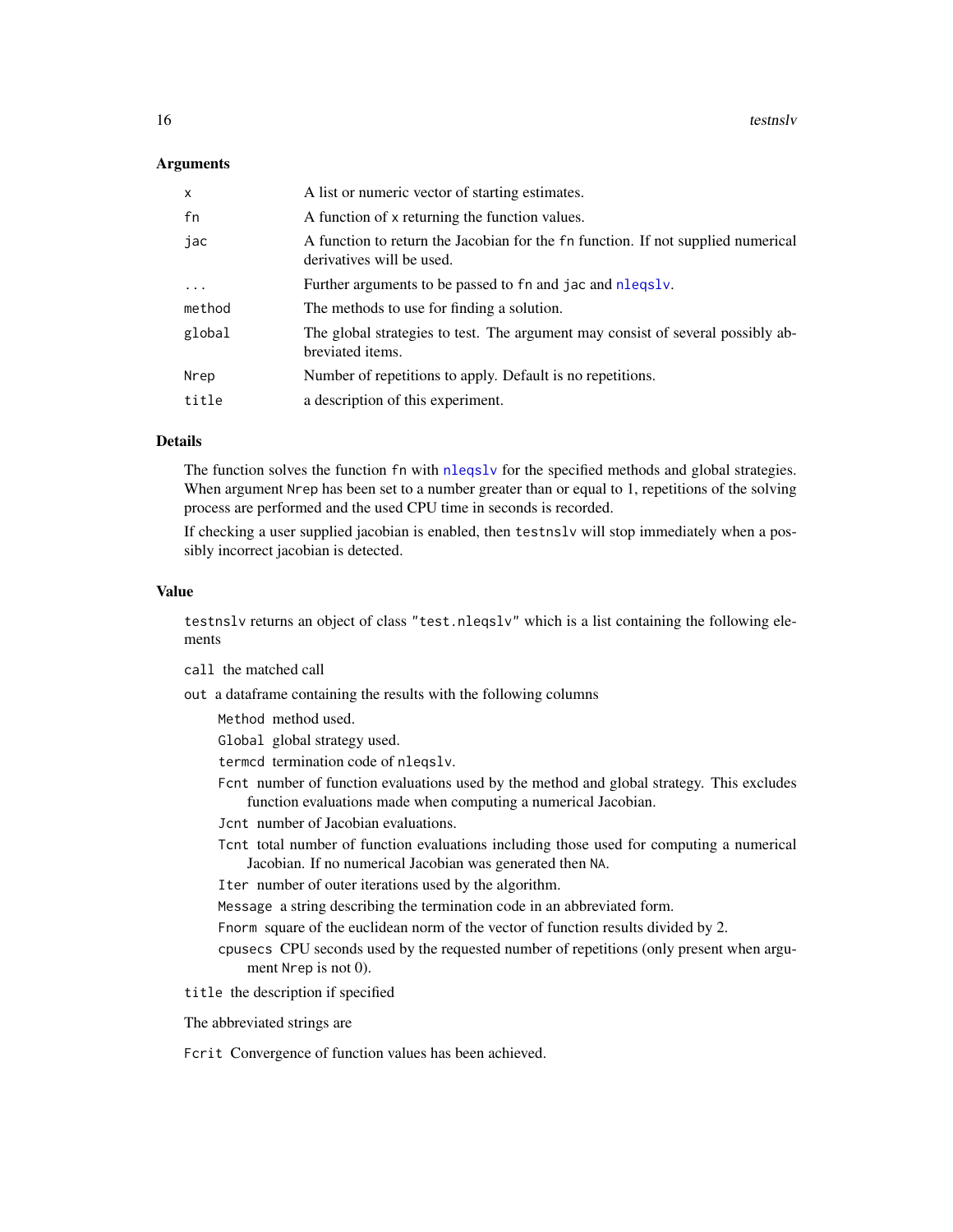#### testnslv and the state of the state of the state of the state of the state of the state of the state of the state of the state of the state of the state of the state of the state of the state of the state of the state of t

Xcrit This means that the relative distance between two consecutive x-values is smaller than xtol.

Stalled The algorithm cannot find an acceptable new point.

Maxiter Iteration limit maxit exceeded.

Illcond Jacobian is too ill-conditioned.

Singular Jacobian is singular.

BadJac Jacobian is unusable.

## Warning

Any nleqslv error message will be shown immediately and an error for the particular combination of method and global strategy will be recorded in the final dataframe.

## Examples

```
dslnex \leq function(x) {
    y \leftarrow numeric(2)
    y[1] <- x[1]^2 + x[2]^2 - 2
    y[2] <- exp(x[1]-1) + x[2]^3 - 2y
}
xstart <- c(0.5,0.5)
fstart <- dslnex(xstart)
testnslv(xstart,dslnex)
# this will encounter an error
xstart <- c(2.0,0.5)
fstart <- dslnex(xstart)
testnslv(xstart,dslnex)
```